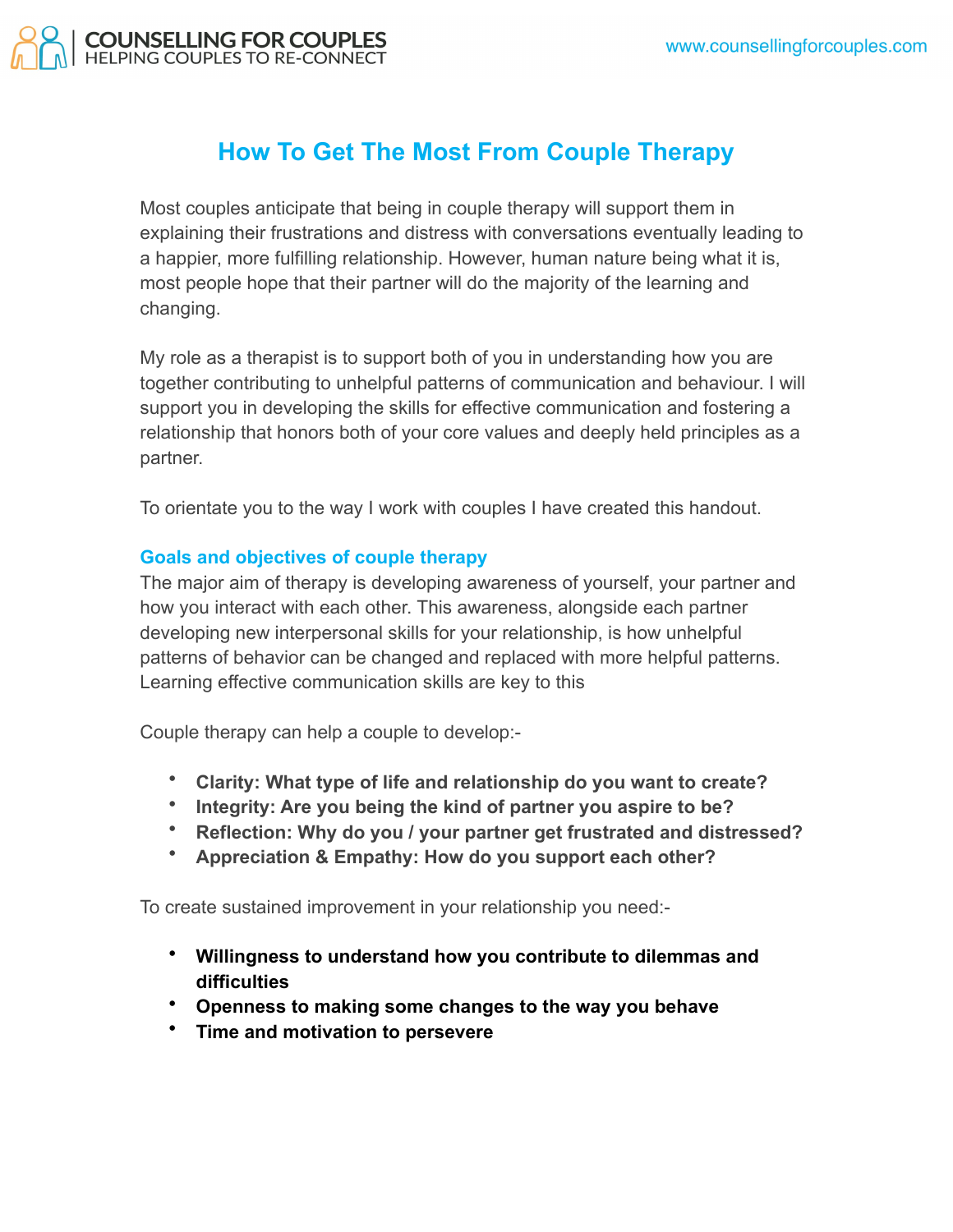## **Considerations for getting the most out of couple therapy**

Attending regular couple therapy sessions and making the time to think about and use the work that you do in those sessions requires carving some time out from other areas of your life.

There may be time from your individual pursuits and/or professional life that you will need to relinquish to focus on your couple relationship.

You may need to experiment with being out of your emotional comfort zone as you try new ways of interacting and communicating. As your therapist I will support you in this.

Improving your reaction to, and the way you think about relationship problems and dilemmas is often more effective than seeking immediate solutions and/or expecting your partner to change.

Progress may be slow and frustrating at times in a world where we are often encouraged to seek instant gratification

It is helpful but not easy to become curious about the assumptions and judgements you make about your partner and the way they are.

Taking responsibility for your role in unhelpful patterns of behavior and communication is one of the best things you can do for your couple relationship

You can learn a lot about yourself by understanding what upset or annoys you, or what makes you anxious, and how you handle these feelings.

If you want your partner to change, do you think about what challenges they face in making that change, and what you can do to support them in changing?

Much can be learnt from disagreements, dissatisfaction with the current status quo, or a striving to make things better. Learning to navigate conflict as a way to learn and develop as a couple is key to a more harmonious relationship.

**Couple therapy will help you to develop skills for effective communication** Some of the ineffective things we do to cope in relationships are:-

- **Blame or attempt to dominate**
- **Disengage/withdraw**